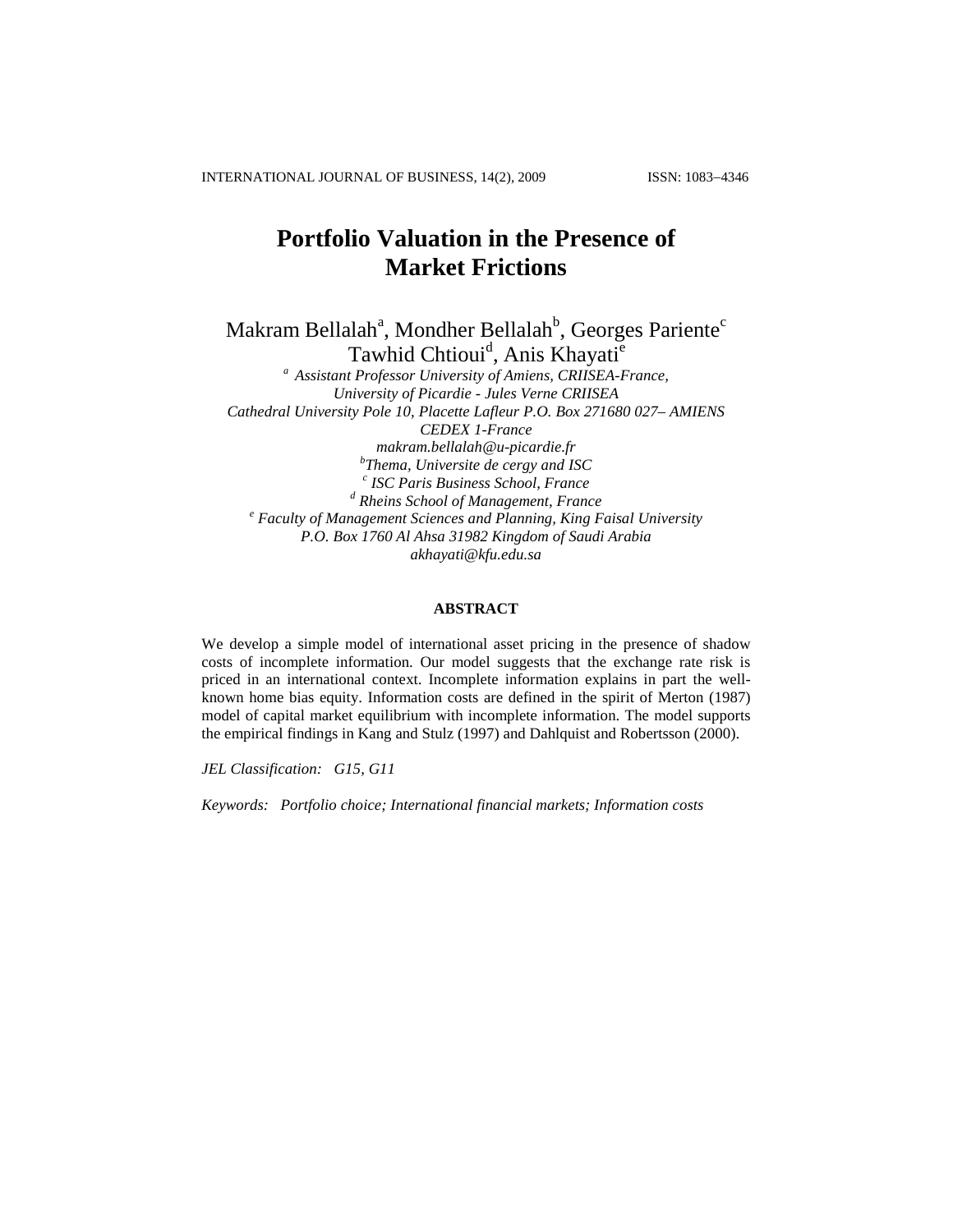#### **I. INTRODUCTION**

Modern portfolio theory suggests that the international diversification does better than portfolio diversification in the national level. The benefits from international diversification have been emphasized over the past forty years by several authors including Solnik (1974a) and De Santise and Bruno (1997). Despite the gains from international diversification, most investors hold nearly all of their wealth in domestic assets. This is referred to in international finance as "home bias equity". Many authors tend to explain this phenomenon by market frictions such as transaction costs, taxes, restrictions on foreign ownership, asymmetric information, etc. Black (1974) presents a model of international asset pricing in the case of market segmentation. He develops a two country-model in the presence of explicit barriers to international investments in the form of a tax (on holdings of assets in one country by residents of the other country). The tax is intended to present various kinds of barriers to international investment, such as the possibility of expropriation of foreign holdings, or a transaction cost on trading assets. Black's (1974) model was extended by Stulz (1981b). In this paper, Stulz (1981b) considers the tax on the short and long positions. In these two models, the home bias equity is explained by the effect of this tax that prevents the domestic investors from investing in foreign countries.

In recent studies, Cooper and Kaplanis (2000) extend Stulz's (1981 b) model to the case of n countries. They show that the deadweight cost has an impact on portfolio choice and capital budgeting decisions. Cooper and Kaplanis (1994) extend the model developed by Adler and Dumas (1983) to account for deadweight costs or taxes. The empirical test provided by Cooper and Kaplanis (1994) shows that the effect of inflation rate risk and the differences between the consumption baskets do not explain the home bias equity in international finance. In recent studies Lewis (1999) uses a similar tax as Black (1974) in order to explain the home bias equity. Errunza and Losq (1985) present a two-country-model to characterize the mild segmentation. The foreign investors called unrestricted can trade on both assets 'eligible' or restricted and 'ineligible' or unrestricted. Domestic investors trade only on the 'eligible' or unrestricted assets. The domestic investors can not participate in the foreign market due to the restriction imposed by the foreign government. Errunza and Losq (1985) show that the unrestricted assets are priced as if the international markets were integrated, and that the restricted assets are priced differently. The unrestricted investors recommend a super risk premium for the restricted assets which is proportional to the conditional market risk. Errunza and Losq (1989) show that the removal of investment barriers generally leads to an increase in the aggregate market value. The authors suggested that the introduction of different types of index funds in the international market increase the world market integration and investor welfare. Other authors consider a twocountry-model in the world, one domestic and one foreign. The proportion of the number of assets held by the domestic investors is assumed to be  $\delta$ . The authors show that price of the same foreign asset is different for the domestic and foreign investors. The difference between the price paid by the domestic and foreign for the same assets is explained by the constraint imposed on the domestic investors. These investors are willing to pay a premium over the price of foreign asset under no restriction, and the foreign investors demand a discount over the same price of the foreign under no restriction. Hietala (1989) presents a two-country-model. The domestic country has two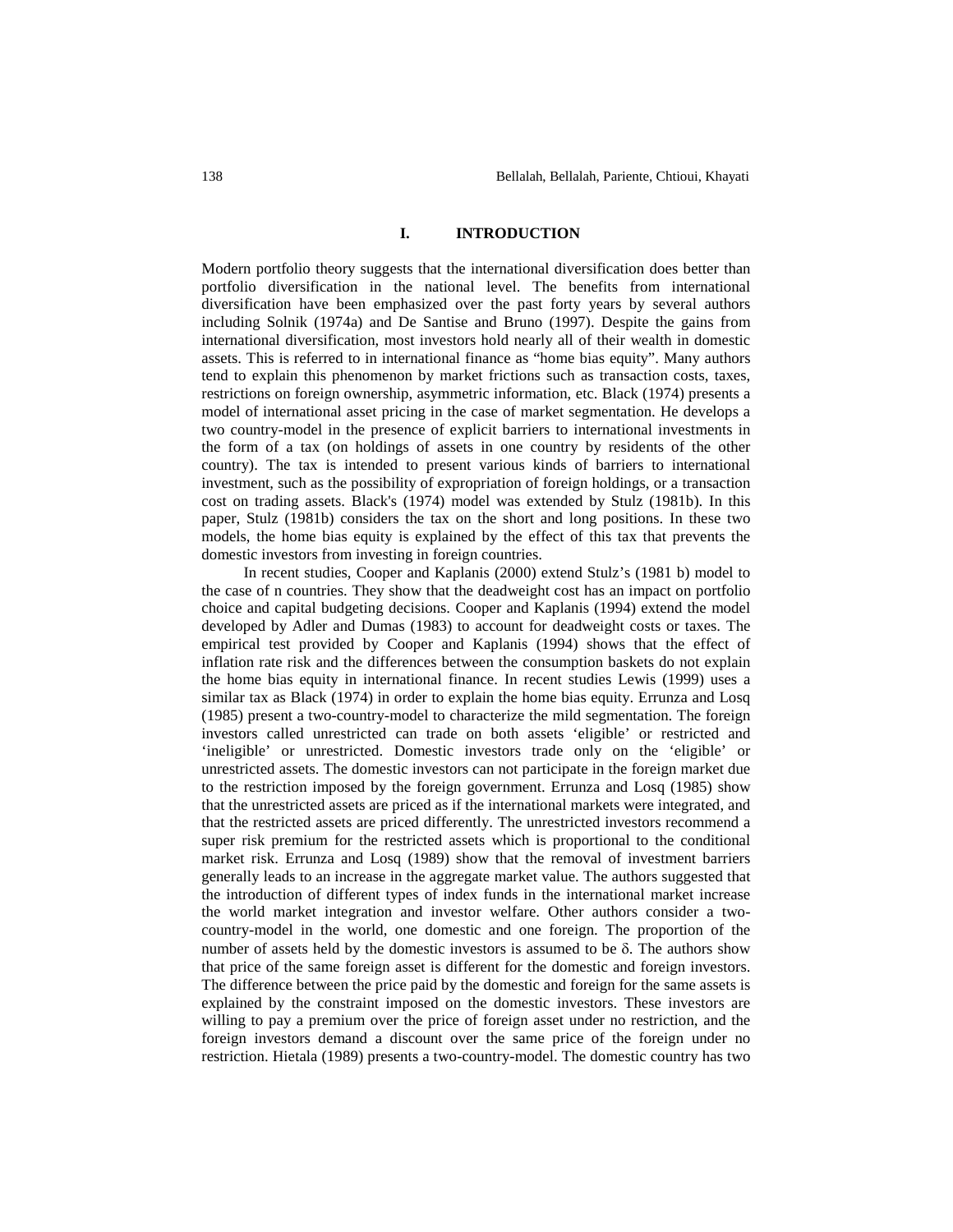types of assets, restricted assets which are held by the domestic investors and unrestricted assets held by the foreign and domestic investors. Domestic investors can not trade in the foreign country. Hietala (1989) shows that the unrestricted assets are traded at premium prices from the domestic investors' point of view. He shows how the partial market segmentation affects the expected rate of return and the premium of the same assets. This segmentation explains the home bias equity observed in domestic portfolios. Stulz and Wasserfallen (1995) develop a model where the demand function for domestic assets differs between domestic and foreign investors due to the deadweight costs. They show the existence of a price risk premium for the unrestricted assets. Consistent with Hietala (1989), Stulz and Wasserfallen (1995) show that the ownership restrictions explain the higher price paid by the foreign investors for the domestic assets than the domestic investors.

Domowitz and Madhavan (1997) examine the relationship between stock prices and market segmentation induced by the ownership restrictions in Mexico. They document a significant stock price premia for the unrestricted shares. This gives support to the model developed by Stulz and Wasserfallen (1995). The restrictions imposed by governments explain the segmentation observed on the international market. Other authors show that the price of risk is different before the liberalization of the Japanese market but not after. Basak (1996) extends the previous work of Black (1974), Stulz (1981b), Errunza and Losq (1985, 1989), and Hietala (1989) to incorporate intertemporel consumption behavior and an endogenously determinated international borrowing. This extension allows Basak (1996) to reexamine the price and the welfare implications of segmentation in a richer model.

The next section presents an international asset pricing model in the presence of the shadow costs of incomplete information. This model can be seen as an international version of Merton (1987). The third section presents the empirical evidence of the model and explains that the home bias equity is based on the shadow of incomplete information. Finally, we present some concluding remarks.

### **II. INTERNATIONAL ASSET PRICING IN THE CASE OF THE SHADOW COSTS OF INCOMPLETE INFORMATION**

Following the analysis in Adler and Dumas (1983), we use the following assumptions.

A1 . There K countries and currencies. All returns are stated in nominal terms of the Kth currency  $(k_p)$ . There are K equity index assets and K – 1 risky currency assets. The price of the ith asset has the following dynamics:

$$
\frac{dY_i}{Y_i} = \mu_i dt + \sigma_i dZ_i \quad \text{for } i = 1, 2...2K - 1
$$
 (1)

where  $Y_i$ : is the market value of index asset i in terms of the reference currency of country K denoted by  $k_p$ ;  $\mu_i$ : the expected rate of return of asset i, which can denoted by  $E(R_i)$ ;  $\sigma_i$ : the standard deviation of asset i; and  $dZ_i$ : the increment to a standard Wiener process.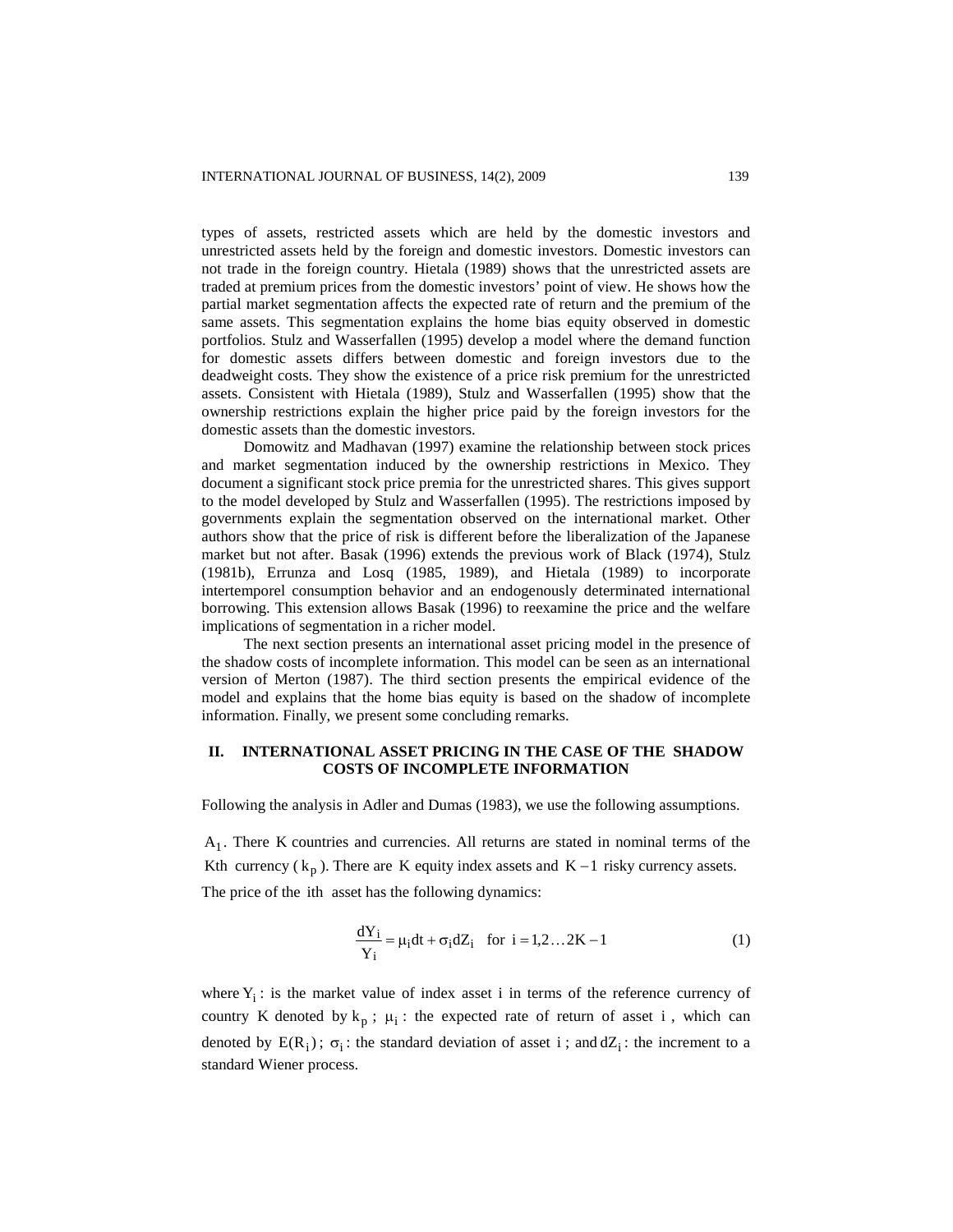$A_2$ . Following the notations in Merton (1987) and Bellalah (2001), we assume that investors support an information cost for holding an asset i .

The shadow cost of incomplete information per investor is denoted by  $\lambda_i^k$  in the period dt . Based on this assumption, relation (1) can be written as:

$$
\frac{dY_i}{Y_i} = (\mu_i - \lambda_i^k)dt + \sigma_i dZ_i \quad \text{for } i = 1, 2...2K - 1
$$
 (2)

Equation (2) is similar to Cooper and Kaplanis (1994) who extended the model of Adler and Dumas (1983) to account for deadweight costs as in Black  $(1974)^1$ .

A3 . There are K investor types, each with a homothetic utility function. The price index  $P^k$  of an investor of type k expressed in the measurement currency follows the process:

$$
\frac{dP^{k}}{P^{k}} = \Pi^{k} dt + \sigma_{\Pi k} dZ_{\Pi k} \quad \text{for } k = 1, 2... K
$$
 (3)

where  $P^k$ : the price index;  $\Pi^k$ : the expected value of the instantaneous rate of inflation;  $\sigma_{\Pi k}$ : the standard deviation of the instantaneous rate of inflation; and  $dZ_{\Pi k}$ : the increment to a standard Wiener process.

Using the same method as in Adler and Dumas (1983) and the Bellman principal, we obtain:

$$
\mu_{i} = r + \lambda_{i}^{k} + (1 - \frac{1}{\alpha^{k}})\sigma_{i\Pi k} + \frac{1}{\alpha^{k}}\sum_{i} x_{i}^{k}\sigma_{ij}
$$
(4)

where  $x_i^k$ : the optimal holding allocated to asset i by investor k;  $\frac{1}{k} = \theta^k$ k  $\frac{1}{1} = \theta$  $\alpha$ : the investor's risk aversion;  $\sigma_{ij} = cov(R_i, R_j)$ : the covariance of the nominal rate of return of asset i and j; and  $\sigma_{i\prod k} = cov(R_i, \Pi^k)$ : the covariance of the rate or return of asset i and investor's rate inflation.

Equation (4) is similar to equation (8) of Adler and Dumas (1983) in which appears the effect of the shadow costs of incomplete information. Based on these definitions, relation (4) can be written as follows:

$$
E(R_i) = (r + \lambda_i^k) + (1 - \theta^k) cov(R_i, \Pi^k) + \theta^k \sum_i x_i^k cov(R_i, R_j)
$$
 (5)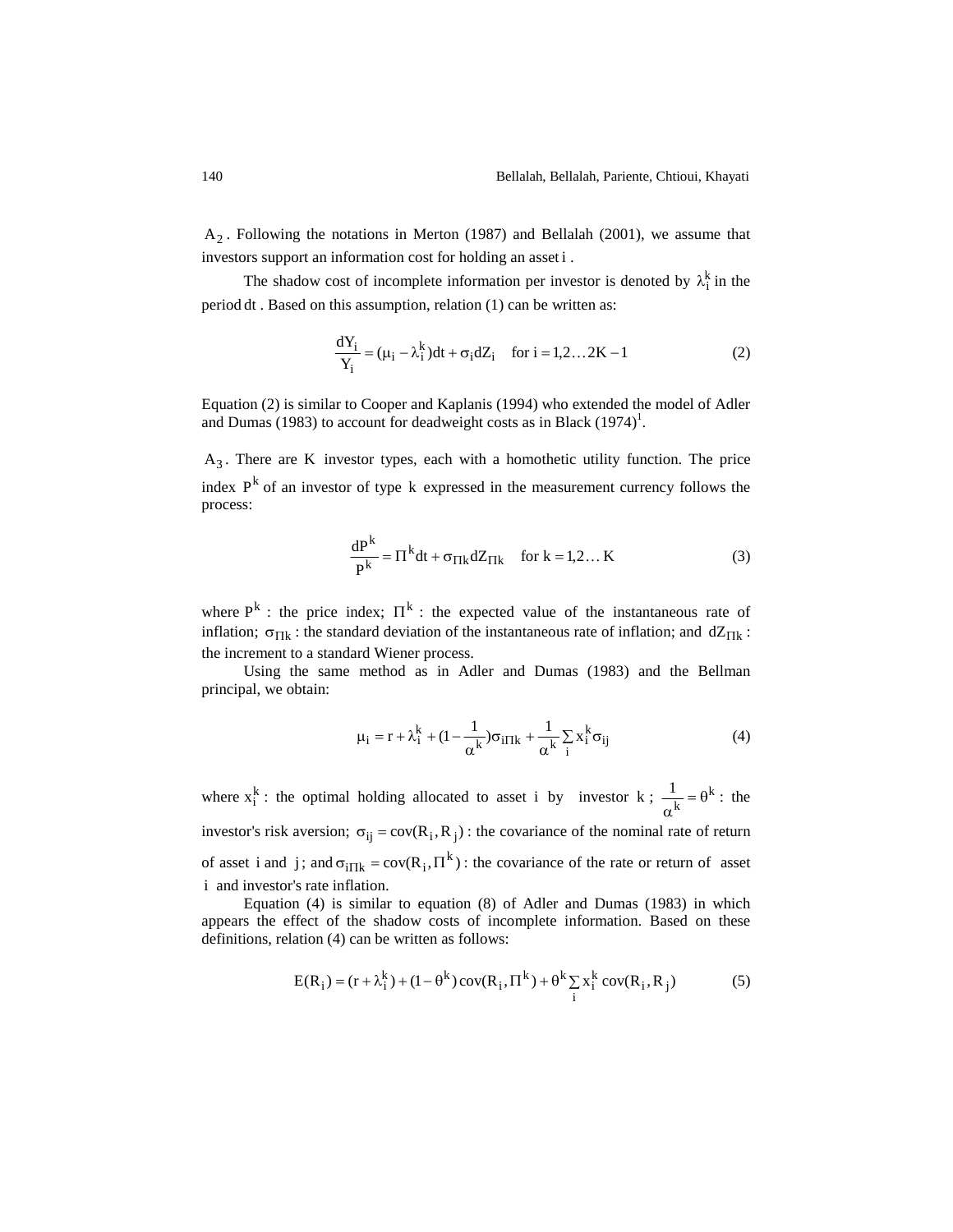Let us derive the expression of asset pricing model in an international setting in the presence of shadow costs of incomplete information. This can be done by multiplying expression (5) by  $\frac{W}{\rho k}$  $\mathrm{W}^{\mathrm{k}}$  $\theta$ to obtain

$$
E(R_i)\frac{W^k}{\theta^k} = \frac{W^k}{\theta^k} + \lambda_i^k \frac{W^k}{\theta^k} + W^k(\frac{1}{\theta^k} - 1)cov(R_i, \Pi^k) + W^k \sum_{i} x_i^k cov(R_i, R_j)
$$
 (6)

where  $W^k$  denotes the wealth of investor k. Equation (6) can be written as follows:

$$
E(R_i) = (r + \lambda_i^k) + \frac{W^k}{\frac{W^k}{\theta^k}}(\frac{1}{\theta^k} - 1)\text{cov}(R_i, \Pi^k) + \frac{W^k}{\frac{W^k}{\theta^k}}\sum_{i=1}^{N} x_i^k \text{cov}(R_i, R_j)
$$
(7)

Let us denote by  $x_i^m$  the proportion of asset i in the world market portfolio as:

$$
x_i^m = \frac{\sum_{k} W^k W_i^k}{\sum_{k} W^k}
$$
 (8)

Aggregating expression  $(7)$  over all investors gives<sup>2</sup>:

$$
E(R_i) = (r + \lambda_i) + \theta \sum_{k} \left(\frac{1}{\theta^k} - 1\right) cov(R_i, \Pi^k) \frac{W^k}{W} + \theta cov(R_m, R_i)
$$
(9)

where Σ  $\theta$ Σ  $\theta =$  $k \theta^k$ k k k W W : the global harmonic mean degree of risk aversion;  $W = \sum$ k  $W = \sum W^k$  : the

global wealth;  $R_m = \sum$  $R_m = \sum_j x_j^m R_j$  : the rate of return of the global market portfolio;

and  $\sum \lambda_i^{k} = \lambda$  $\sum_{k} \lambda_i^k = \lambda_i$  the global shadow cost of incomplete information.

Equation (9) shows that the expected rate of return of security i depends on the shadow costs of incomplete information, the effect of the inflation rate and the global market portfolio. Up to now we have considered that the purchasing power party does not hold, in this case the international asset pricing model includes  $K + 1$  risk premia, one for the global market portfolio, one for the valuation currency's own inflation and K-1 additional risk that reflect the other country's uncertain inflation. The effect of foreign inflation rates denominated in the reference currency  $k_p$  has two components.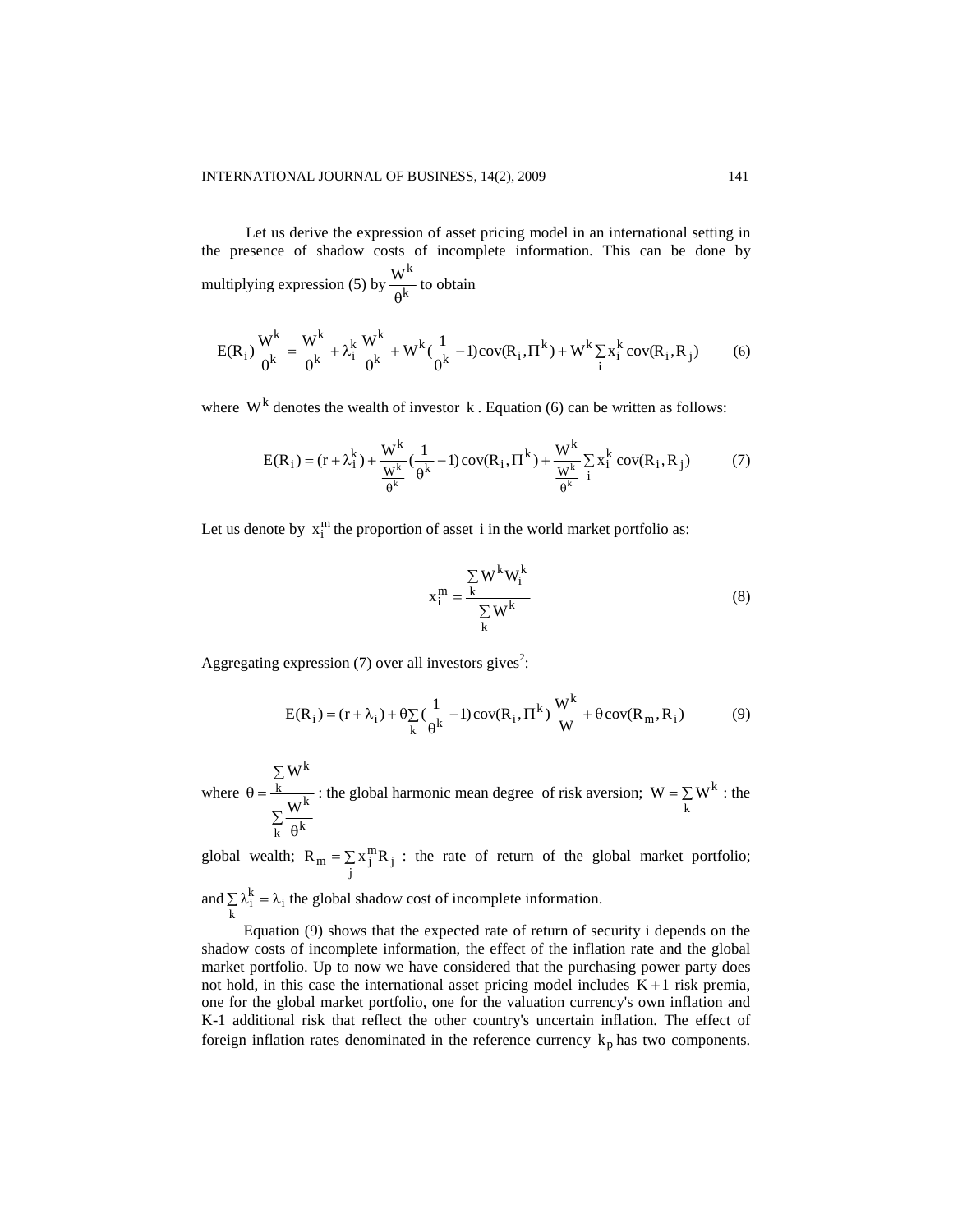The first reflects the inflation in the foreign currency. The second shows the changes in the exchange rate between the foreign currency and the reference one  $k_p$ .

Assume as Solnik (1974) and Sercu (1980) that the inflation rate in each country's is not random when measured in its own currency. This case is referred to in Stulz (1994) as the special case of Solnik-Sercu. In this situation there is no inflation risk premium for the reference currency and the K-1 risk premia are attributed to nominal foreign exchange risks. In this context, relation (9) can be written as follows:

$$
E(R_i) = (r + \lambda_i) + \theta \sum_{k \neq K_p} \left(\frac{1}{\theta^k} - 1\right) cov(R_i, e_k) \frac{W^k}{W} + \theta cov(R_m, R_i)
$$
(10)

where  $e_k$  refers to the percentage change of currency k relative to currency  $k_p$ .

A careful examination of relation (10) shows that the coefficients of the K covariance terms sum to one and that the choice of the reference currency is irrelevant. This result is consistent with Sercu (1980), who shows that the common fund is independent of the choice of the measurement currency.

In order to derive our currency index capital asset pricing model in the presence of the shadow costs of incomplete information we add these assumptions:

A4 : Assume as in Cooper and Kaplanis (1994) and O'Brien and Dolde (2000) that the

aggregate risk tolerances are equal across border, which means that  $\theta^{k} = \theta$ . This assumption was used by French and Poterba (1991) in their empirical analysis of the home bias equity.

 $A_5$ : We consider that the K-1 currency risk factors can be aggregated into a portfolio. The exact weights of this portfolio are unobservable as suggested by Adler and Dumas (1983) and O'Brien and Dolde (2000). This assumption is not critical for the practitioners , who are able to use a proxy currency index.

Based on these assumptions, equation (10) becomes:

$$
E(R_i) = r + \lambda_i + (1 - \theta)\text{cov}(R_i, X) + \theta\text{cov}(R_m, R_i)
$$
\n(11)

where  $X = \frac{R/R_p}{W}$ W  $X = \frac{K \neq K_p}{L}$ ek  $k \neq k$  $\Sigma$  W $^{\rm k}$  $=\frac{k \neq k_p}{m}$ : the wealth-weighted index of the percent changes in all other currencies in terms of the reference currency  $k_p$ .

 $A_6$ : To get our currency index asset pricing model with shadow costs of incomplete information, we assume that equation (11) applies also to  $R_m$  (the global market portfolio) and to  $R_e$  that reflects the variation in X.

Using assumption  $A_6$  and equation (11), we obtain: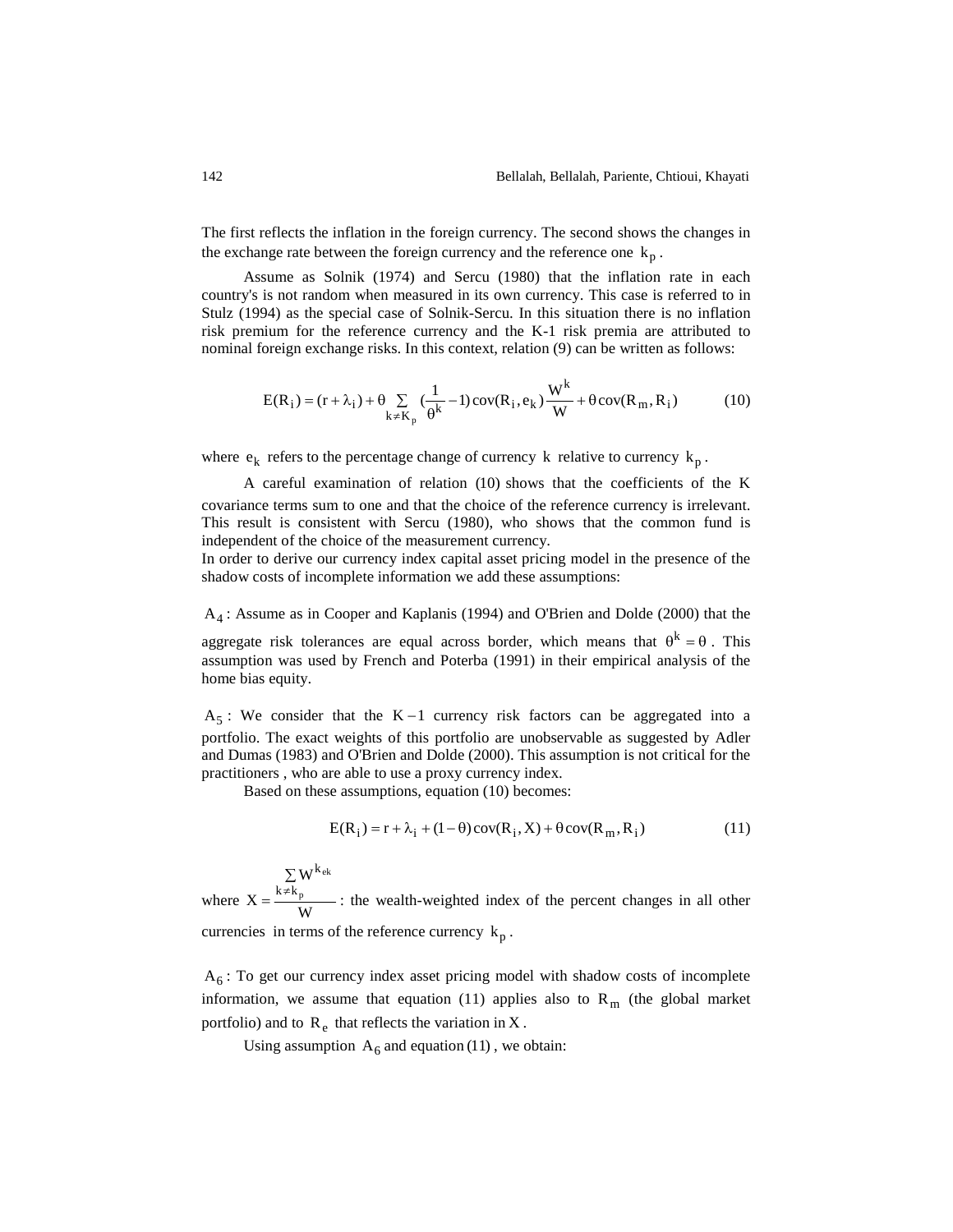$$
E(R_m) = r + \lambda_m + (1 - \theta)\operatorname{cov}(R_m, R_e) + \theta \operatorname{var}(R_m)
$$
\n(12)

where the term  $\lambda_m$  corresponds to the information cost about the market. It can be interpreted as the weighted average of  $\lambda_i$ . Applying equation (11) to  $R_e$ , we get:

$$
E(R_e) = r + (1 - \theta) var(R_e) + \theta cov(R_m, R_e)
$$
\n(13)

Equation (13) does not contain the shadow costs of incomplete information about the exchange rate. In reality this consideration is logic due to the fact that the investors look for the information about assets that mean about a country and their firms or political stability. The information cost can be interpreted as a cost paid by the investor to be informed about the other country in order to trade in foreign markets.

The international investors are willing to pay this cost in order to get more informations about the other markets and assets. In the case of symmetric information the foreign investors trade in other market and try to get a profit from international diversification. Solving equations (12) and (13) simultaneously for  $\theta$  and (1- $\theta$ ) and rearranging gives<sup>3</sup>:

$$
E(R_i) = r + \lambda_i + \beta_{im} (E(R_m) - r - \lambda_m) + \beta_{ie} (E(R_e) - r)
$$
 (14)

where:

$$
\beta_{im} = \frac{var(R_e)cov(R_i, R_m) - cov(R_m, R_e)cov(R_i, R_e)}{var(R_m)var(R_e) - cov(R_m, R_e)^2}
$$

$$
\beta_{ie} = \frac{\text{var}(R_m)\text{cov}(R_i, R_e) - \text{cov}(R_m, R_e)\text{cov}(R_i, R_m)}{\text{var}(R_m)\text{var}(R_e) - \text{cov}(R_m, R_e)^2}
$$

Equation (14) characterizes the currency index international asset pricing model within information uncertainty.

This model shows how investors are exposed to the effects of exchange rate risk and incomplete information between the domestic and foreign investors. This model supports the empirical evidence in Kang and Stulz (1997), and Dahlquist and Robertsson (2000) where the home bias equity is explained by asymmetric information. This model can be seen as an international version of Merton's (1987) model. The model provides an evidence for the pricing of the exchange risk in an international setting. It confirms the results in Dumas and Solnik (1995) and uses information costs as an explanation of market segmentation as suggested by Kadelec and Mcconnel (1994) and Foester and Karolyi (1999). Relation (14) shows that the investor is willing to diversify his portfolio in an international context if the gains from international diversification exceed the information cost. This model gives an explanation of the home bias by asymmetric information.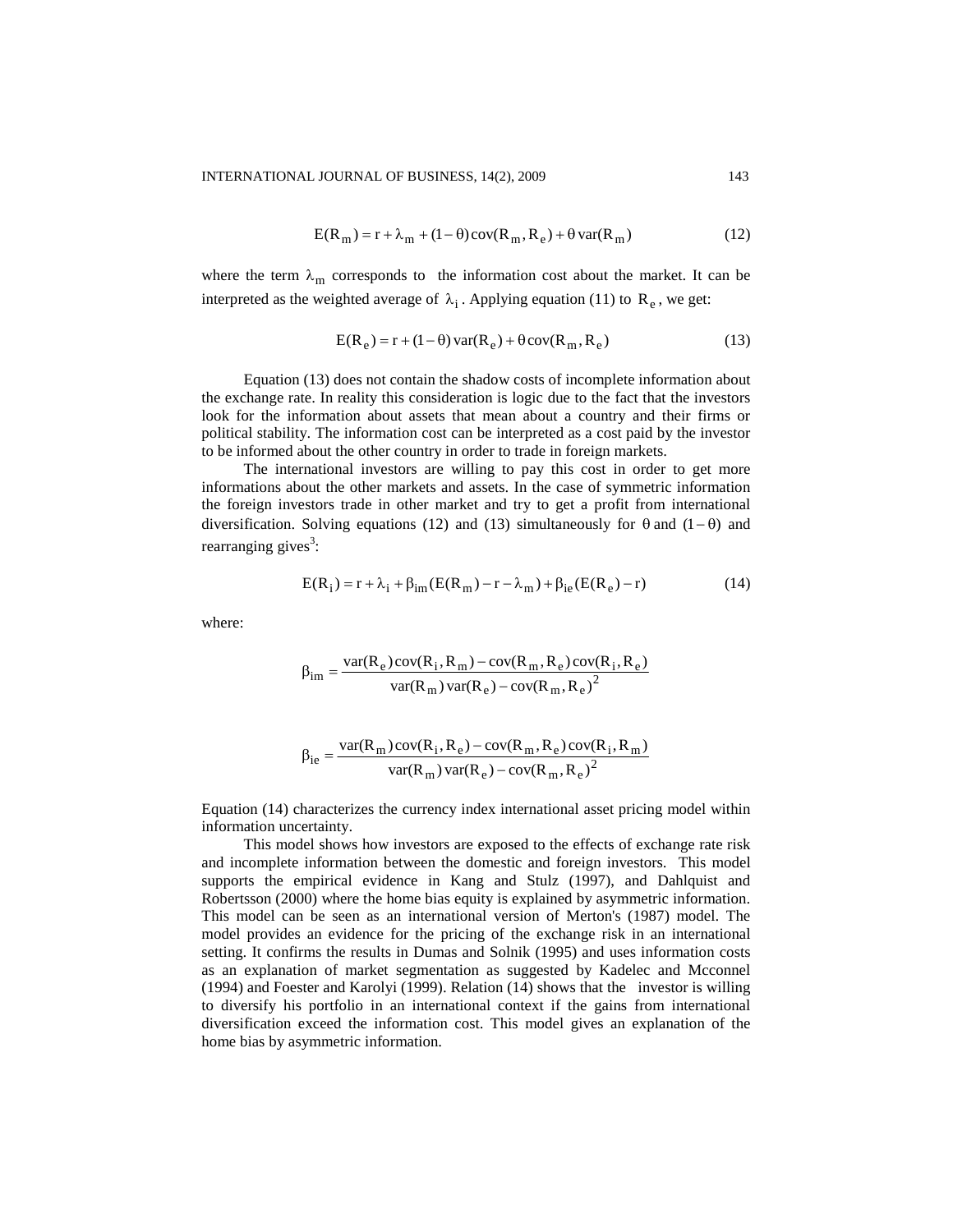#### **III. EMPIRICAL EVIDENCE AND THE HOME BIAS EQUITY**

Tesar and Werner (1995) document the available evidence of international portfolio investment in five OCDE countries. They show that despite the gains from international diversification, there is a strong bias in domestic national portfolios. They conclude that although there has been some increase in international investment positions since the 1970s, the share of foreign assets in domestic portfolios is smaller than standard theories would predict. In their analysis, they consider that the home bias in international data may be a reflection of a more basic investment behavior then the transaction costs.

Tesar and Werner (1995) suggest that a richer model incorporating asymmetric information and institutional constraints can give a good explanation of the home bias. Our model gives an explanation of the home bias equity by the effect of the shadow costs of incomplete information as suggested by Tesar and Werner (1995).

Forester and Karolyi (1999) show that the abnormal returns can be explained by the asymmetric information. In this model the empirical tests provide support for market segmentation hypothesis and Merton's (1987) investor recognition hypothesis. In the two last models the authors use a sample from US exchanges for an investor who trade in local market by constructing a diversified portfolio from securities of foreign firms listed in US exchange.

The empirical test provided by Kang and Stulz (1997) shows that the investor portfolio is biased against small firm and that the investors overinvesting in large firms in Japan due to the availability of information about these large firms. The authors find that holdings are relatively large in firms with large export sales, this evidence is consistent with the conjecture that foreign investors invest in firms that they are better informed about. From this fact the authors suggest that the home bias is derived by informational asymmetries.

Brennan and Cao (1997) develop a model of international equity portfolio investment flows based in informational endowments between foreign and domestic investors. In this model they show that when domestic investor posses information advantage over foreign investors about their domestic market, investor tend to purchase foreign assets in periods when the return in foreign asset is high.

Other authors show that the preference of some assets is explained by the low transaction costs and low volatility. He shows that the investors tend to trade on the assets about which they are informed. In his model the information is detected by the investors through the publication of the new stories and the age of these assets.

Differences in information are important in financial and real markets. They are used in several contexts to explain some puzzling phenomena like the 'home equity bias', the 'weekend effect', "the smile effect"<sup>4</sup>, etc. Kadlec and McConnell (1994) document the effect on share value on the NYSE and report the results of a joint test of Merton's (1987) investor recognition factor and Amihud and Mendelson's (1986) liquidity factor as explanations of the listing effect. The Merton's  $\lambda$  can be seen as a proxy for changes in the bid-ask spread<sup>5</sup>. Kadlec and McConnell (1994) conclude that Merton's  $\lambda$  reflect also the elasticity of demand and that it may proxy for the adverse price movement aspect of liquidity.(footnote 19, page 629). Foerster and Karolyi (1999) construct an empirical proxy for the shadow cost of incomplete information for each firm, using the methodology in Kadlec and McConnell (1994). Their results are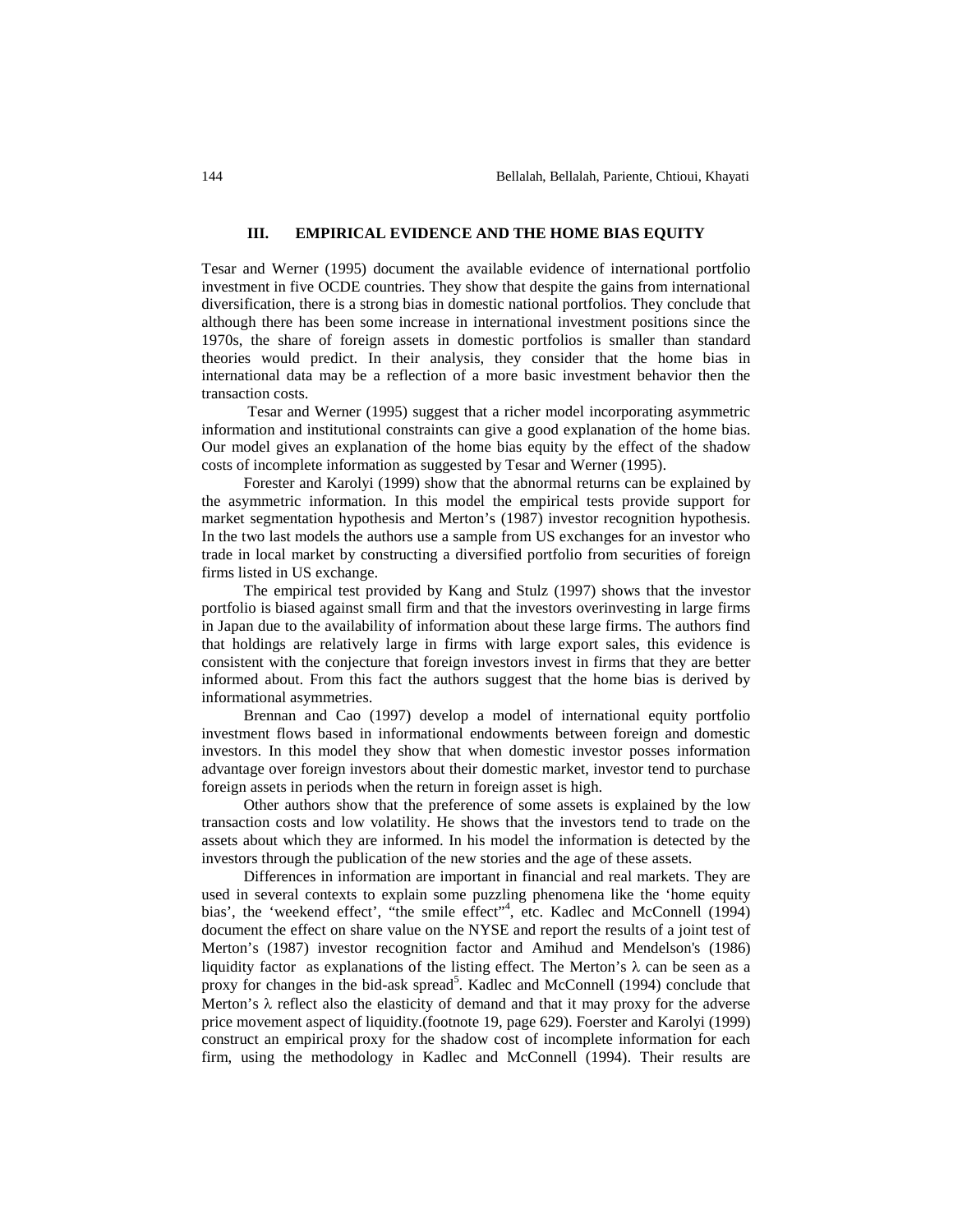supportive of the Merton (1987) hypothesis and consistent with Kadlec and McConnell (1994). Their evidence is consistent with the information cost/liquidity explanation, which holds that investors demand a premium for higher trading costs and for holding securities that have relatively less available information. Coval and Moskowitz (1999) document the economic significance of geography and attempt to uncover the effect of distance on portfolio choice. Their results suggest an information-based explanation for local equity. This is consistent with the findings in Kang and Stulz (1997) who find that foreign investors underweight small, highly levered firms, and firms that do not have significant exports.

Shapiro examines equilibrium in a dynamic pure-exchange economy under a generalization of Merton's (1987) investor recognition hypothesis (IRH). In his model, a class of investors is assumed to have incomplete information which suffices to implement only a particular strategy because of information costs. His empirical analysis reveals that a consumption-based capital asset pricing model (CCAPM) augmented by the IRH is a more realistic model than the traditional CCAPM in explaining the cross-sectional variation in unconditional expected returns. All these theoretical models and empirical tests are consistent with our international asset pricing model with information costs, which explain the home bias equity in international finance.

### **IV. CONCLUSION**

This paper presents a currency index capital asset pricing model in the presence of the shadow costs of incomplete information. This model shows that the asymmetric information explains some market frictions and in particular the home bias equity.

The model provides a theoretical evidence for some empirical tests on the international market such as Kang and Stulz (1997), and Tesar and Wernar (1995). Our model represents a generalization of Merton's (1987) simple model of capital market equilibrium with incomplete information to an international context. The model can be used for the valuation of assets, the cost of equity and firms in an international context within incomplete information.

#### **ENDNOTES**

- 1. The asset pricing model proposed by Black (1974) in the case of two countries has the same structure as the capital asset pricing model with incomplete information of Merton (1987). The tax effect in Black (1974) is the same as the shadow cost of Merton (1987).
- 2. The derivation of this relation is provided in Appendix 1.
- 3. The derivation of expression (13) is provided in Appendix 2.
- 4. See the models in Bellalah and Jacquillat (1995) and Bellalah (1999 a, b).
- 5. Merton's  $\lambda$  may proxy for some aspects of liquidity that is not captured by the bidask spread.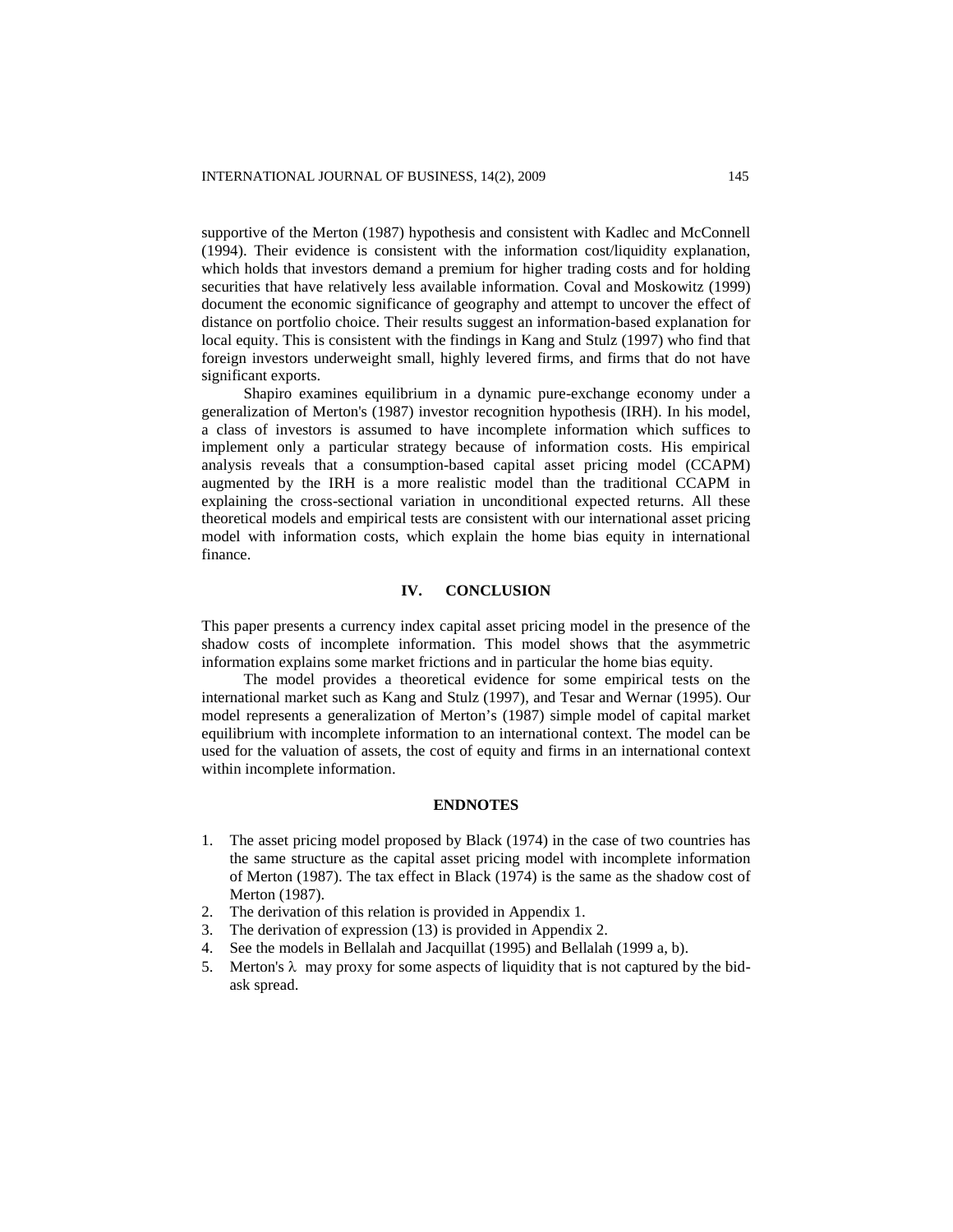#### **REFERENCES**

- Adler, M., and B. Dumas, 1983, "International Portfolio Choice and Corporation Finance: a Synthesis", *Journal of Finance*, 925-984.
- Basak, S., 1996, "An Intertemporal Model of International Capital Market Segmentation", *Journal of Financial and Quantitative Analysis*, Vol. 31, No. 2, 161-188
- Bellalah, M., and B. Jacquillat, 1995, "Option Valuation with Information Costs: Theory and Tests", *The Financial Review*, Vol. 30, No. 3, 617-635
- Bellalah, M., 2000, "A Reexamination of Corporate Risks under Shadow Costs of Incomplete Information", *International Journal of Finance and Economics*, Vol. 6, No, 1, 41-58
- Bellalah, M., 2001 a, "Valuation of American CAC 40 Index Options and Wildcard Options", *International Review of Economics and Finance*, Vol 10, 75-94
- Black, F., 1974, "International Capital Market Equilibrium with Investment Barriers", *Journal of Financial Economics*, 337-352
- Choel, E., and A. Jankiramanan, 1986, "A Model of International Asset Pricing with a Constraint on the Foreign Equity Ownership", *Journal of Finance*, 41(4), 897-914
- Cooper, I., and K. Kaplanis, 1994, "What Explains the Home Bias Equity in Portfolio Investment", *The Review of Financial Studies*, Vol. 7, 45-60
- Cooper, I., and K. Kaplanis, 2000, "Partially Segmented International Capital Markets and International Capital Budgeting ", *Journal of International Money and Finance,* No.19, 309-329
- Coval, J., and T. Moskowitz, 2000, "Home Bias at Home: Local Equity Preference in Domestic Portfolios", *Journal of Finance,* 54(6), 2045-2073
- Dahlquist, M., and G. Robertsson, 2001, "Direct Foreign Ownership, Institutional Investors, and Firm Characteristics", *Journal of Financial Economics*, Vol. 59, No. 3.
- De Santise, G. and G. Bruno, 1997, "International Asset Pricing and Portfolio Diversification with Time- varying Risk", *Journal of Finance*, No. 52, 1881-1912
- Domowitz, I., J. Glen, and A. Madhavan, 1997, "Market Segmentation and Stock Prices: Evidence from an Emerging Market", *Journal of Finance*, No. 3, 1059- 1085
- Dumas, B., and B. Solnik, 1995, "The World Price of Foreign Exchange Risk", *Journal of Finance*, vol 50, 445-479
- Dumas, B., 1994, "Partial vs General Equilibrium Models of the International capital Market", *The Handbook of International Macroeconomics* (Basil Blackwell. London).
- Errunza, V., and E. Losq, 1985, "International Asset Pricing under Mild Segmentation: Theory and Test", *Journal of Finance*, No. 40, 105-124
- Errunza, V., and E. Losq, 1989, "Capital Flow Controls, International Asset Pricing and Investors' Welfare: A Multi-Country Framwork", *Journal of Finance*, 1025-1038
- Forester, R., and A. Karolyi, 1999, "The Effect of Market Segmentation and Investor Recognition on Asset Prices: Evidence from Foreign Sticks Listing in the United States", *Journal of Finance*, 981-1012
- French, K., and J. Poterba, 1991, "Investor Diversification and International Equity Markets", *American Economic Review*, No. 81(2), 222-226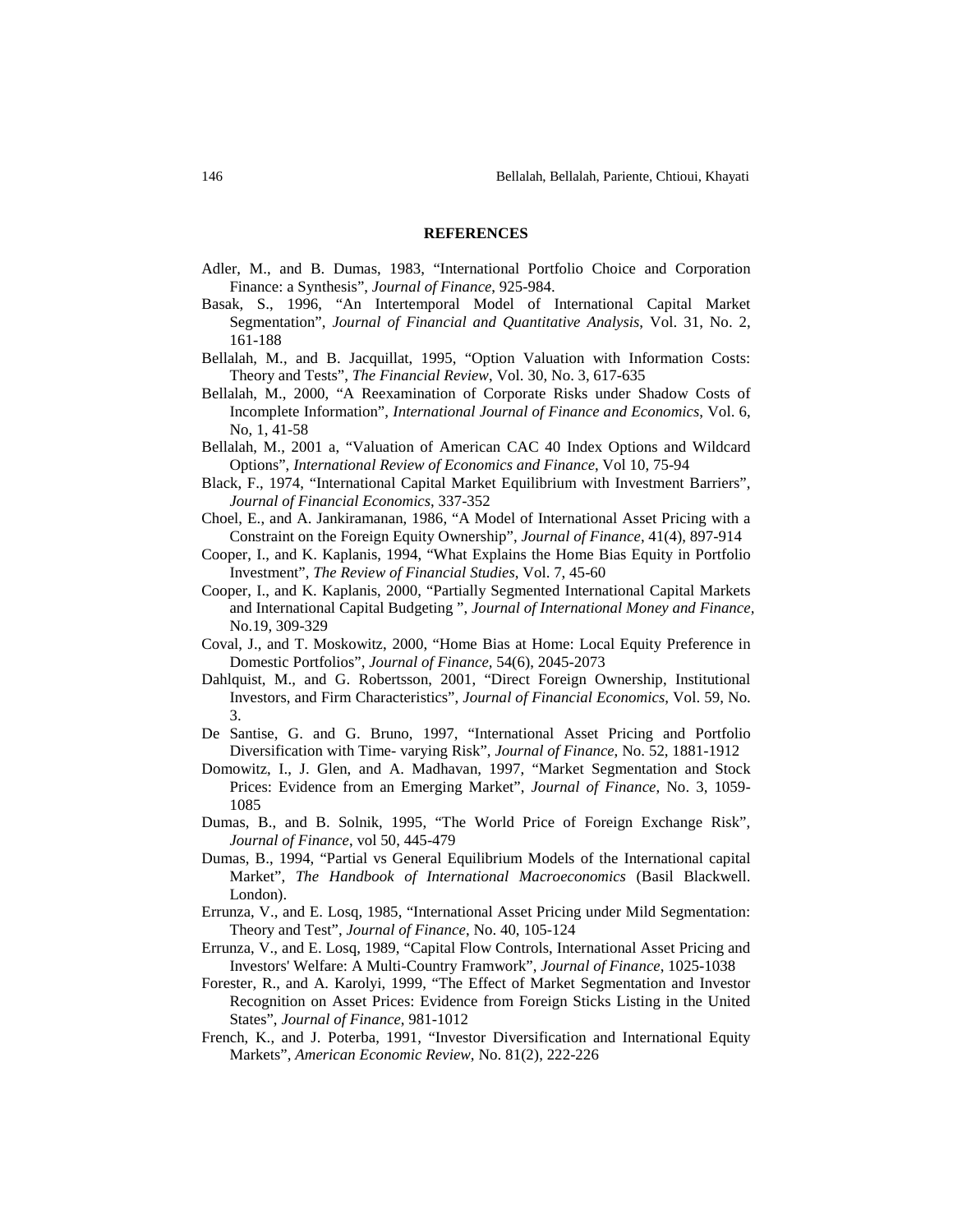- Grubel, H., 1968, "Internationally Diversified Portfolios: Welfare and Capital Flows", *American Economic Review,* 1299-1314
- Haim, L., and M. Sarnat, September 1970, "International Diversification of Investment Portfolio", *American Economic Review*, 668-675
- Hietala, P., 1989, "Asset Pricing in Partially Segmented Markets: Evidence Fro the Finish Market", *Journal of Finance,* 697-719
- Kadlec, G., and J. Mc Connell, 1994, "The Effect of Market Segmentation and Liquidity on Asset Prices", *Journal of Finance,* 611-636
- Kang, J., and R. Stulz, 1997, "Why is There a Home Bias? An Analysis of Foreign Portfolio Equity in Japan", *Journal of Financial Economics*, 4-28
- Lewis, K., 1999, "Trying to Explain Home Bias in Equities and Consumption", *Journal of Economic Literature*, 571.608
- Merton, R., 1987, "An Equilibrium Market Model with Incomplete Information", *Journal of Finance*, 483-511
- Sercu, P., 1980, "A Generalization of the International Asset Pricing Model", *Revue de l'Association Franàaise de Finance*, 91-135
- Solnik, B., 1974a, "An Equilibrium Model of international Capital Market", *Journal of Economic Theory,* 500-524
- Solnik, B., 1997, "The World Price of Foreign Exchange Risk: Some Synthesis Comments", *European Financial Management*, Vol. 3, No. 1, 9-22
- Stulz, R., 1981b, "On the Effect of International Investment", *Journal of Finance,* 923- 934
- Stulz, R., 1994, "International Portfolio Choice and Asset Pricing: An Integrative Survey", *Working Paper Ohio State University*.
- Stulz, R., and Wasserfallen, 1995, "Foreign Equity Investment Restrictions, Capital Flight, and Shareholder Wealth Maximisation: Theory and Evidence", *The Review of financial Studies*, Vol. 8, No. 4, 1019-1057
- Tesar, L., and I. Werner, 1995, "Home Bias and High Turnover", *Journal of International Money and Finance*, No. 14, 467-492.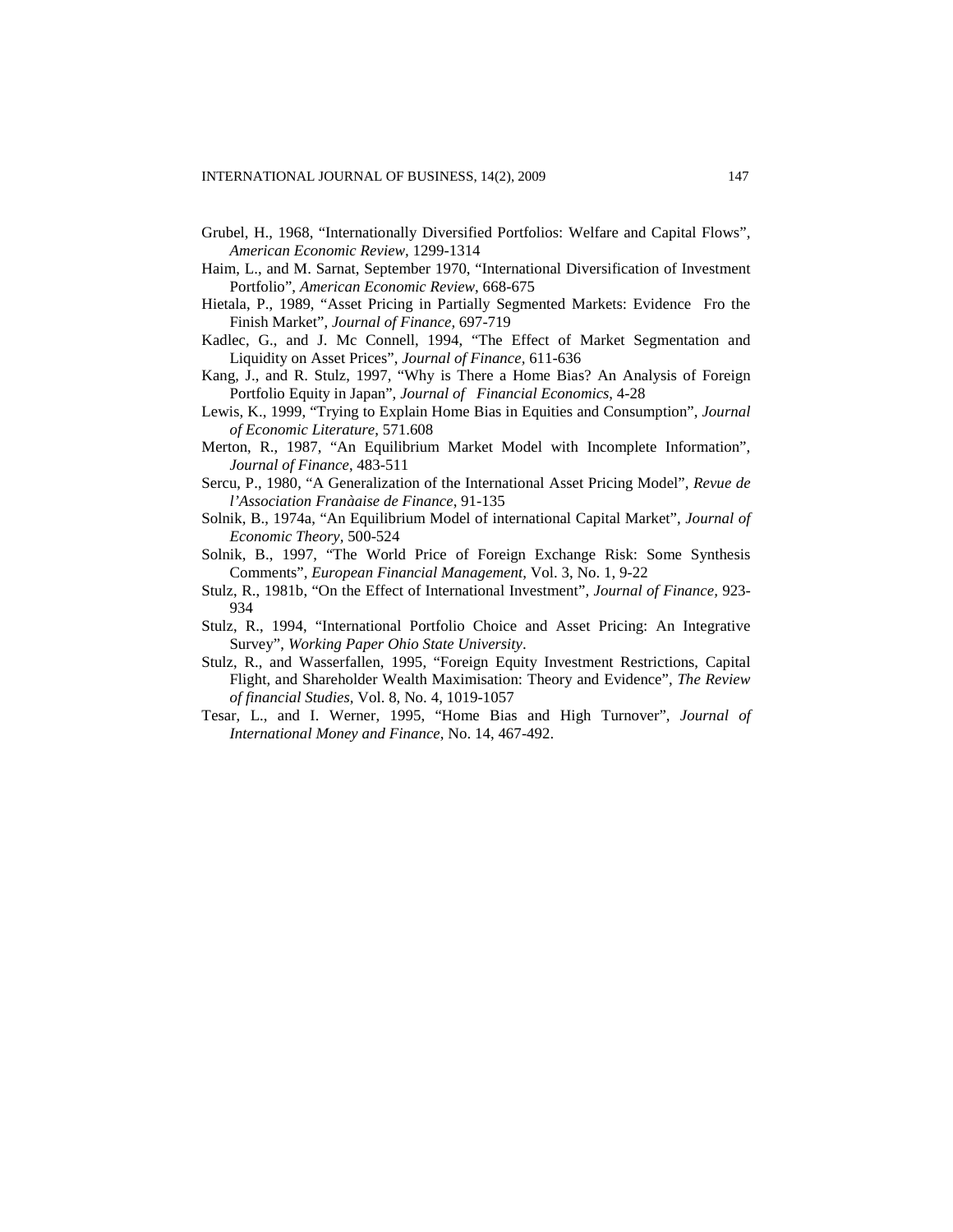# **APPENDIX 1**

Aggregating relation (7) over all investors we get:

$$
E(R_i) = r + \sum_{k} \lambda_i^k + \frac{\sum_{k} W^k}{\sum_{k} W^k} \sum_{k} (\frac{1}{\theta^k} - 1) cov(R_i, \Pi^k) \frac{W^k}{\sum_{k} W^k} + \frac{\sum_{k} W^k}{\sum_{k} W^k} cov(\frac{\sum_{j} W^k x_j^k R_j}{\sum_{k} W^k}, R_i)
$$
(A<sub>1</sub>)

Rearranging ( $A_1$ ) and using the definition of  $x_i^m$  we obtain:

$$
E(R_i) = r + \lambda_i + \frac{\sum_{k} W^k}{\sum_{k} \frac{W^k}{\theta^k}} \sum_{k} \left(\frac{1}{\theta^k} - 1\right) cov(R_i, \Pi^k) \frac{W^k}{\sum_{k} W^k} + \frac{\sum_{k} W^k}{\sum_{k} \frac{W^k}{\theta^k}} cov(\sum_{j} x_j^m R_j, R_i)
$$

which yields equation (9).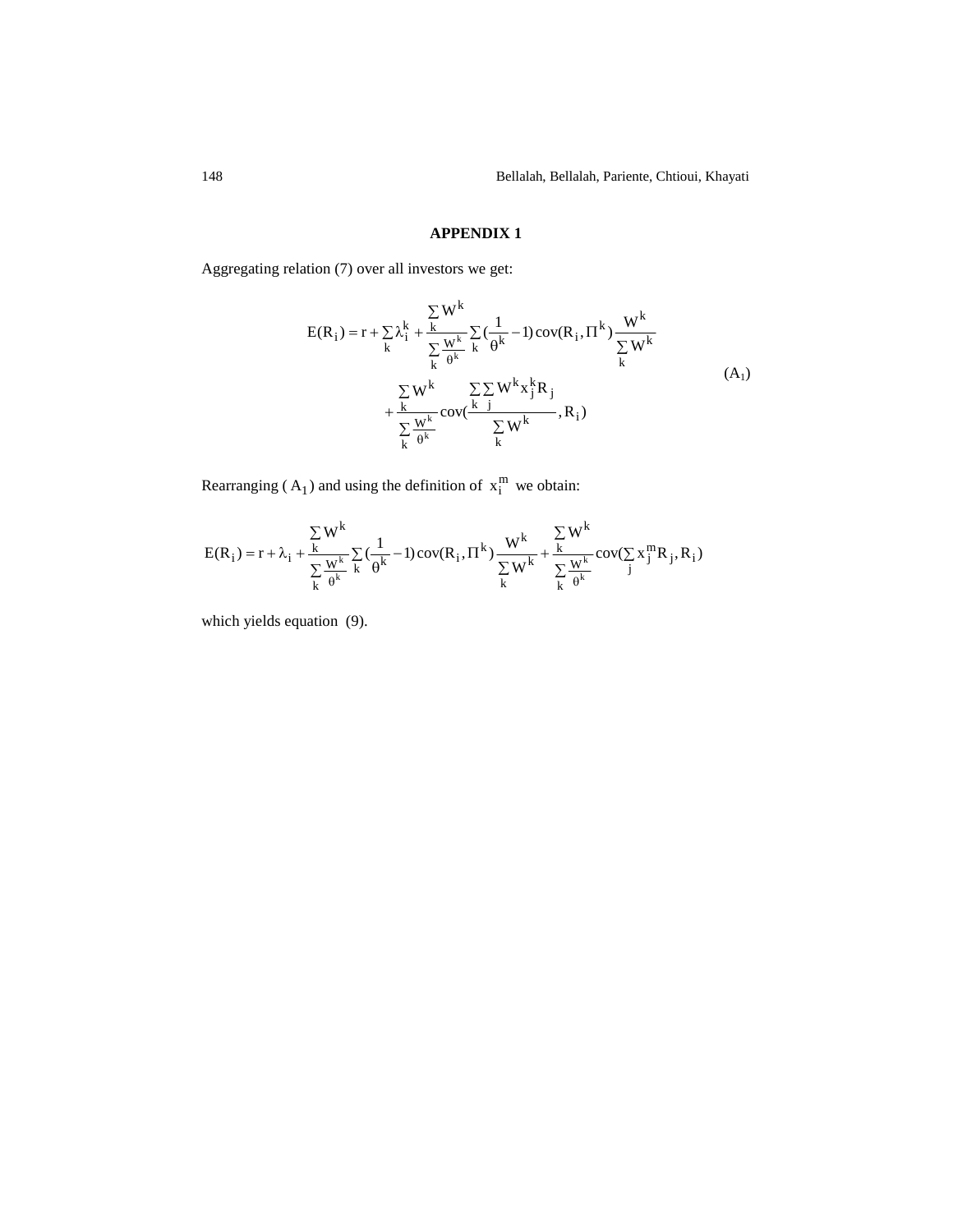## **APPENDIX 2**

We have expressions (12) and (13):

$$
E(R_m) - r - \lambda_m - \theta \operatorname{var}(R_m) = (1 - \theta) \operatorname{cov}(R_m, R_e)
$$
 (12)

$$
E(R_e) - r - \theta cov(R_m, R_e) = (1 - \theta) var(R_e)
$$
\n(13)

Let us look to  $\frac{(12)}{(13)}$  $\frac{(12)}{12}$ :

$$
\frac{E(R_m) - r - \lambda_m - \theta \operatorname{var}(R_m)}{E(R_e) - r - \theta \operatorname{cov}(R_m, R_e)} = \frac{(1 - \theta) \operatorname{cov}(R_m, R_e)}{(1 - \theta) \operatorname{var}(R_e)}\tag{A_2}
$$

From  $A_2$  we obtain:

$$
E(R_m) - r - \lambda_m - \theta \operatorname{var}(R_m) = (E(R_e) - r) \frac{\operatorname{cov}(R_m, R_e)}{\operatorname{var}(R_e)} - \theta \frac{\operatorname{cov}(R_m, R_e)^2}{\operatorname{var}(R_e)}
$$
(A<sub>3</sub>)

Rearranging expression  $(A_3)$  gives:

$$
\frac{(E(R_m) - r - \lambda_m) \operatorname{var}(R_e) - (E(R_m) - r) \operatorname{cov}(R_m, R_e)}{\operatorname{var}(R_e)}\n= \theta \frac{\operatorname{var}(R_m) \operatorname{var}(R_e) - \operatorname{cov}(R_m, R_e)^2}{\operatorname{var}(R_e)}\n\tag{A4}
$$

From  $(A_4)$  we have:

$$
\theta = \frac{(E(R_m) - r - \lambda_m) \operatorname{var}(R_e) - (E(R_e) - r) \operatorname{cov}(R_m, R_e)}{\operatorname{var}(R_m) \operatorname{var}(R_e) - \operatorname{cov}(R_m, R_e)^2}
$$
(A<sub>5</sub>)

From  $(13)$  and  $(A_5)$ , we get:

$$
1 - \theta = \frac{1}{var(R_e)}
$$
  
(E(R\_e) - r -  $\frac{(E(R_m) - r - \lambda_m)var(R_e) - (E(R_e) - r)cov(R_m, R_e)}{var(R_m)var(R_e) - cov(R_m, R_e)^2}$  (A<sub>6</sub>)  

$$
var(R_m)var(R_e) - cov(R_m, R_e)^2
$$

1

We can write  $(A<sub>6</sub>)$  as follows: